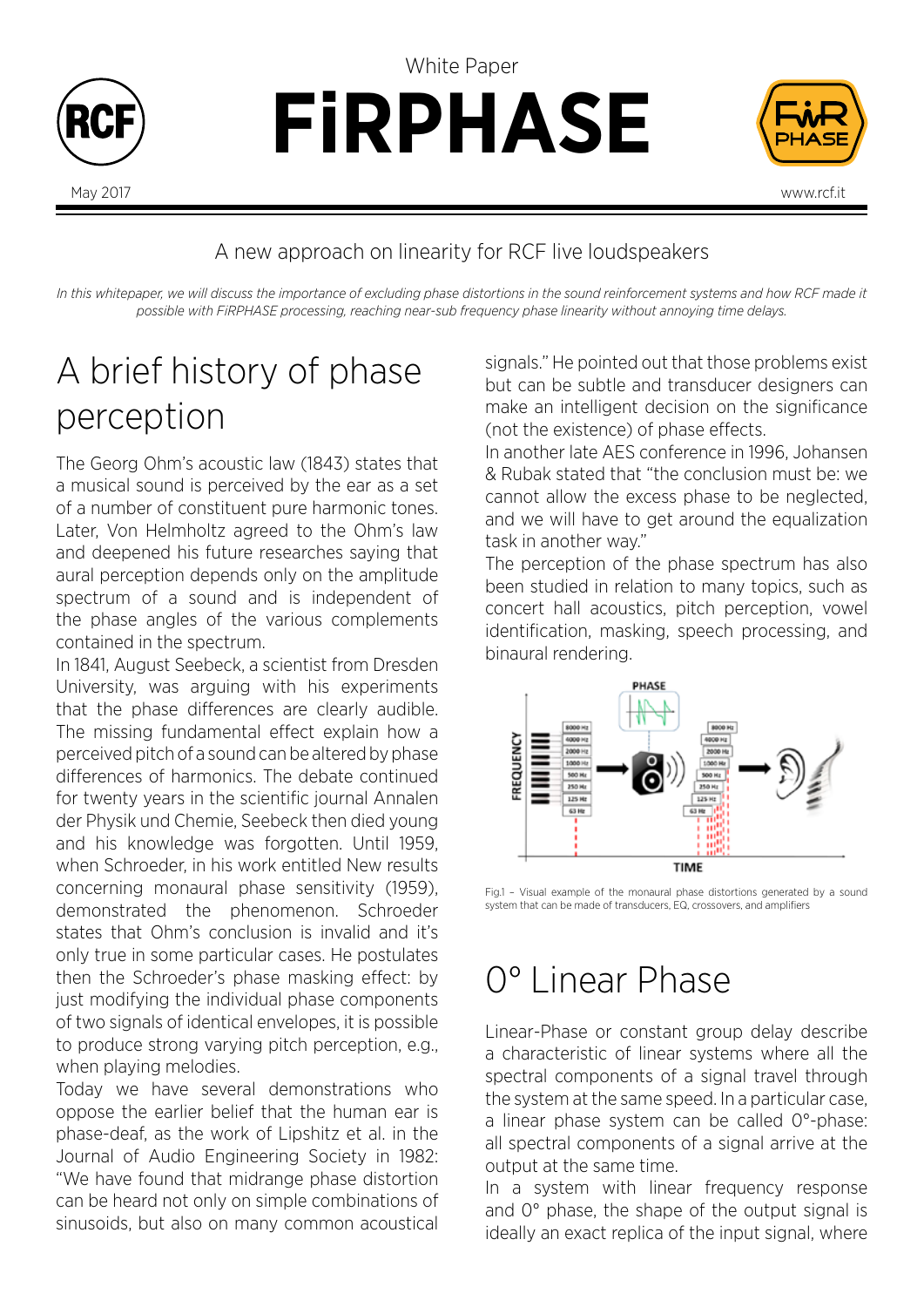the magnitude depends only on the gain of the system.

Multi-way speaker cabinets and traditional IIR filter-based analog or digital crossovers are typical examples of non-linear phase systems with some amount of 'time smearing' due to the all pass nature of the summed electric or acoustic response.

The goal of a loudspeaker designer is to deliver a "transparent" sound, where the loudspeaker is able to reproduce a sound most as possible close to the original, an important characteristic for voice-based applications. Any sound characterization such as equalizations or distortions should be made by, e.g., the musician and sound engineer hands, giving them the freedom to present their own sound to the public. In classical music applications, the sound can be perfectly transduced without alterations.



Fig.2 – Visual example of an ideal linear system

## The square wave problem

A 0°-phase loudspeaker delivers to the listener all the frequencies at the same time, without relative delays, with the result of a true reconstruction of the original sound. One of the most relevant and audible effects in the passage between "not-0°-phase" and "0°-phase" is the optimal reconstruction of the transients. Let us think to a snare, or a picked guitar string: a lot of energy and frequencies in a very small amount of time. If the frequencies of the kick or the pick arrive at the ear not packed but a bit distributed in time, the impulse loses energy, dynamic, detail. This could be understood by using a squared wave that is the sum of a fundamental sin wave and a number of its odd harmonic at higher frequencies. If the harmonics are delayed respect to the fundamental, the reconstruction fails.



Table.1 – Visual example of a square wave reconstruction from (a) a phase-distorted system and (b) a phase-coherent system

The loudspeaker is not only made of transducers but crossover and equalization filters act a fundamental role in the final result. Analog filters or digital IIR filters produce phase distortions around the frequency on which they act adding them to the ones already present in the transducers.

### FIR filters for phase linearization

The modern DSPs permit a pre-compensation of these phase distortions in order to deliver a 0°-phase signal. The most useful and powerful way is the use of FIR filters (Finite Impulse Response filters). A FIR filter is nothing but a set of coefficients, representable as an impulse response (IR) in the time domain. The digital audio signal is filtered, hence modified, with the FIR by mean a mathematic operation called "convolution".

This kind of filters introduces a delay, the time necessary to the signal for passing all the length of the filter. Luckily, the time delay is equal for all the frequencies (no relatives delays between frequencies): in this particular case, they are named linear phase. A linear phase FIR filter can manipulate the amplitude equalization of a signal without distorting its phase, it can act as a bank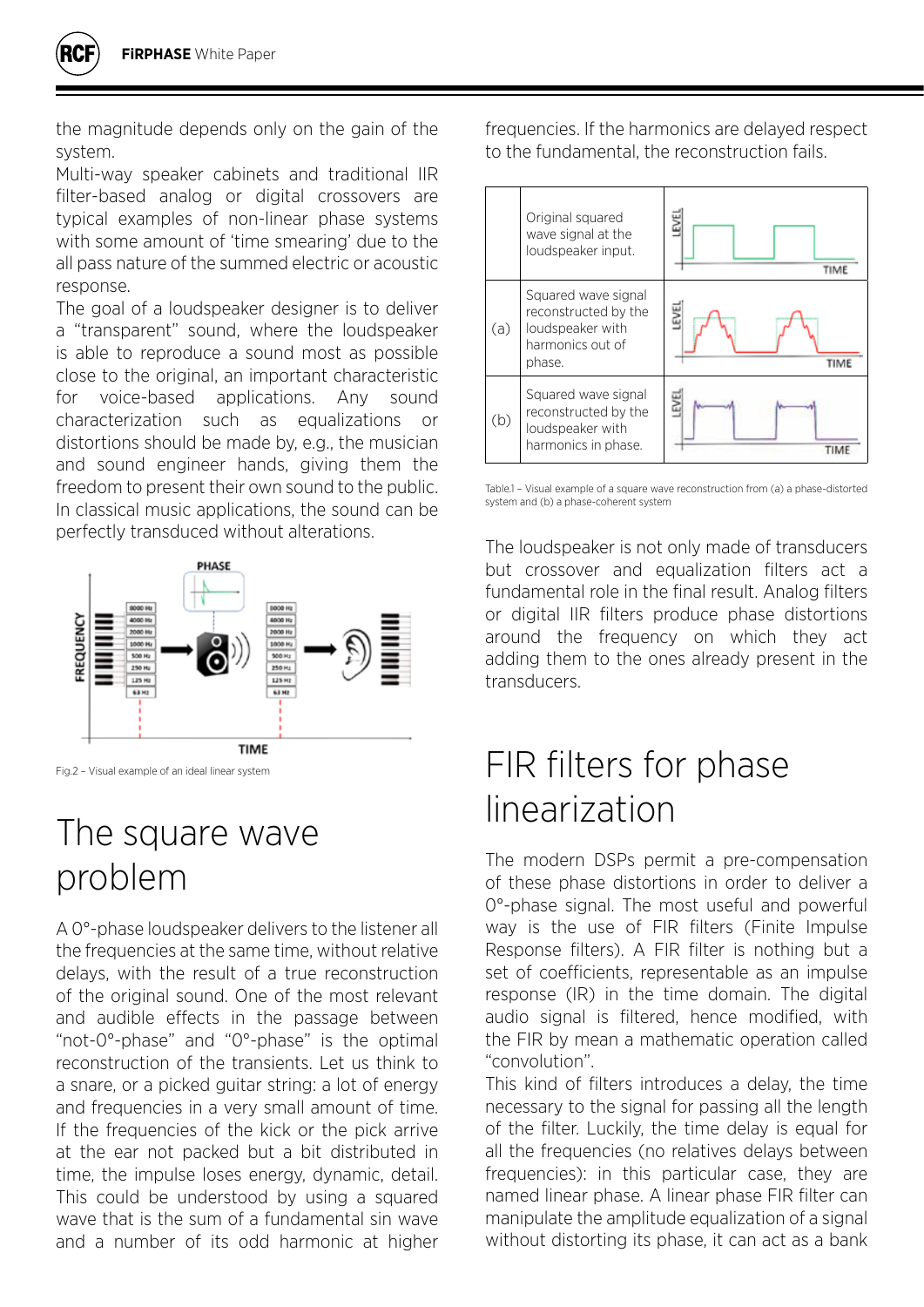

of IIR filters without their side effects on signal phase. For example, FIR filters can be used for a crossover filter instead of common Low Pass and High Pass IIR filters, reaching very high slopes without modifies on the phase.

# Delay issues of FIR filters

Unfortunately, all that glitters is not gold: there is a cost to pay also for the use of FIR filters. The lowest frequency controlled by the filter (its resolution) is proportional to the length of the filter in terms of samples and hence to the latency that introduce in the DSP chain. As shown in the Table.2, the minimum length of a filter useful for managing all the audible frequencies introduces a delay of 21 ms (at 48 kHz of sampling frequency), delay not acceptable for live performances. The use of this kind of filters becomes a compromise between resolution and latency.

Considering the price in terms of latency, FIR filters can be hence used for correcting a large part of phase deviations from 0° creating a sort of Dirac delta (all pass filter): an impulse that doesn't affect the amplitude spectrum of the signal but modifies the phase in order to temporally align the frequency components of the sound.

|                          | Sampling freq. 48 kHz     |            | Sampling freq. 96 kHz     |            |
|--------------------------|---------------------------|------------|---------------------------|------------|
| <b>Number</b><br>of taps | <b>Resolution</b><br>(Hz) | Delay (ms) | <b>Resolution</b><br>(Hz) | Delay (ms) |
| 32                       | 1500                      | 0.33       | 3000                      | 0.17       |
| 256                      | 188                       | 27         | 375                       | 1.3        |
| 1024                     | 47                        | 11         | 94                        | 5.3        |
| 2048                     | 23                        | 21         | 47                        | 11         |
| 4096                     | 12                        | 43         | 23                        |            |

Table.2 – Delay introduced by FIR filters

The temporal alignment of the frequency components is clearly visible in terms of Impulse Response measurements. The phase alignment increases the dynamic of the signal reproduced by the loudspeaker, because the energy is concentrated around the same time and not distributed as in the case of absence of FIR filter. The design of the FIR filter for this specific purpose should start from an accurate measurement of the loudspeaker phase.



Fig.3 – sum of the FIR filter phase with the loudspeaker phase

## FiRPHASE

RCF FiRPHASE processing uses this measurement and try to invert the loudspeaker's phase without touching the amplitude equalization. The heart of the advanced technique used by FiRPHASE is a recursive method (Least Squares method) combined with a proprietary RCF algorithm that calculates the best FIR filter coefficients set in according to amplitude and phase constrains. The algorithm corrects phase and amplitude (if necessary) by taking into account the weak points of the transducers and the resonances or cancellations due to the cabinet of the loudspeaker. This technique permits to the designers a deep control of phase at mid-low frequency with relatively small filters, reaching a higher resolution than that one which theory suggests.